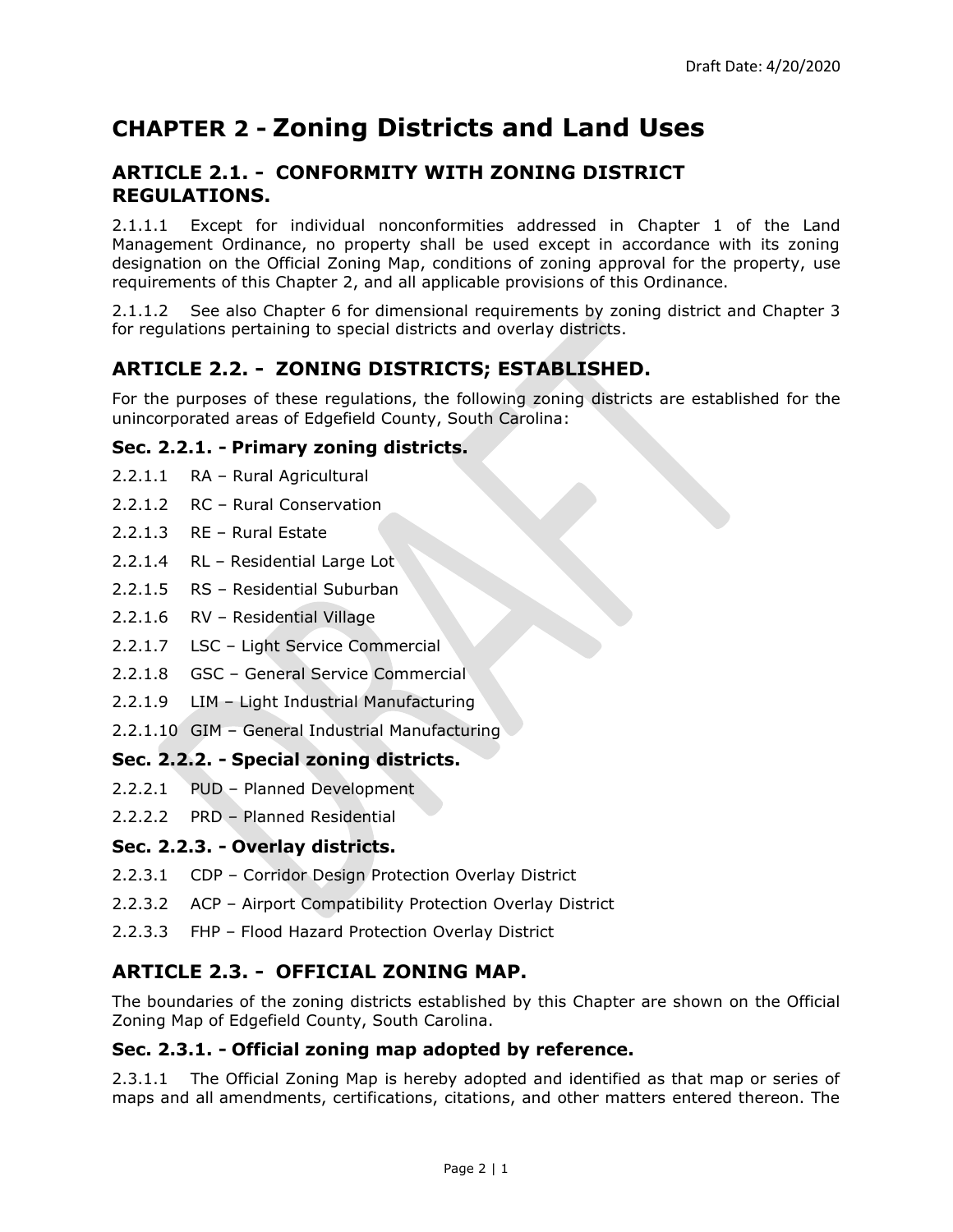Official Zoning Map shall be certified by the Chairperson of the County Council and attested by the Clerk to Council.

2.3.1.2 A certified copy of the Official Zoning Map shall be kept in the Building and Planning Department, where it shall be available for public inspection.

2.3.1.3 The Official Zoning Map may be amended from time to time pursuant to the provisions of this Ordinance.

# **Sec. 2.3.2. - Amendments to the official zoning map.**

2.3.2.1 No changes of any nature shall be made to the Official Zoning Map except in conformity with amendments to the map approved by the County Council and in conformity with the procedures set forth in the Land Management Ordinance or by adoption of a new Official Zoning Map. Such amendments shall be spread upon the minutes of the County Council and shall be available for public inspection.

2.3.2.2 If, in accordance with the provisions of this Ordinance, amendments to the map are approved which result in changes to the district boundaries on the Official Zoning Map, then the Planning Administrator shall alter or cause to be altered the Official Zoning Map to indicate the amendment, and shall enter in writing upon the face of the map a certification indicating the alterations and citing the date of adoption and the effective date of the ordinance amending the map. A NEW PHYSICAL MAP IS GENERATED UPON REZONINGS; DIGITAL COPY INCLUDES CASE INFO IN ATTRIBUTES TABLE

2.3.2.3 The Official Zoning Map as amended from time to time by the County Council may be kept in an electronic format from which printed copies can be produced.

# **Sec. 2.3.3. - Boundaries.**

Where uncertainty exists as to the boundaries of a district shown on the Official Zoning Map, the following rules shall apply:

2.3.3.1 Boundaries indicated, as approximately following the centerlines of streets, highways, railroad tracks, alleys, or public utility easements shall be construed to follow such centerlines.

2.3.3.2 Boundaries indicated as approximately following platted lot or tract lines shall be construed as following such lines, whether public or private.

2.3.3.3 Boundaries indicated as approximately following political boundaries shall be construed as following such boundaries.

2.3.3.4 Boundaries indicated as approximately following the centerlines of natural barriers such as streams, shall be construed to follow such centerlines.

2.3.3.5 Where a district boundary divides a lot, the zone classification of the greater portion shall prevail throughout the lot. DOC TO CRAFT LANGUAGE

2.3.3.6 Boundaries indicated as parallel to, or extensions of features indicated in the above paragraphs, shall be determined by the Planning Administrator.

2.3.3.7 The Planning Commission will act to resolve any questions or controversy arising over district lines or where uncertainties continue to exist after the application of the above rules.

# **ARTICLE 2.4. - ZONING DISTRICTS; PURPOSE.**

The following purpose statements present objectives that are intended to advance the broader purpose of this Land Management Ordinance as presented in Chapter 1. In addition, these statements are intended to assist in interpretation of the district standards.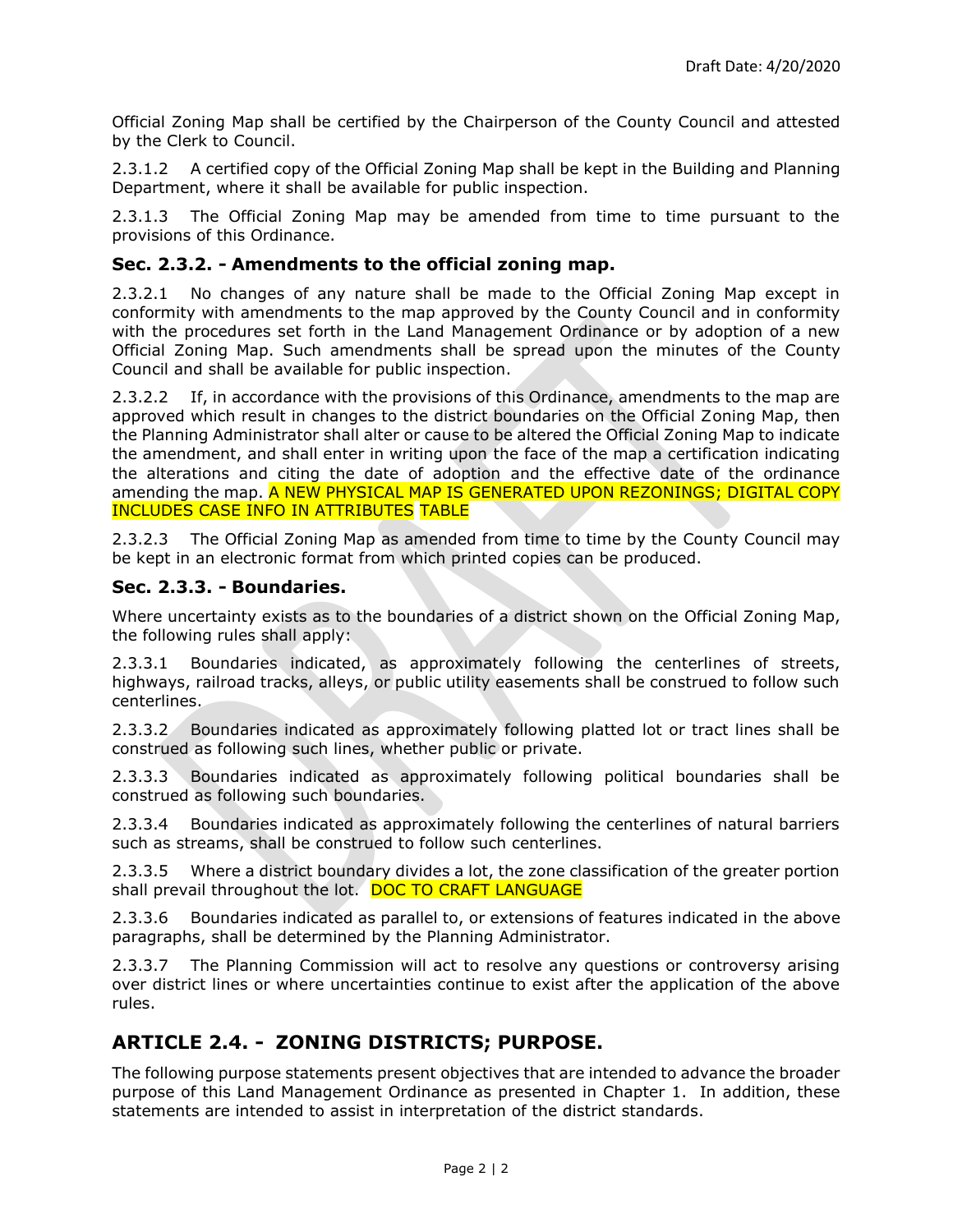# **Sec. 2.4.1. - Primary zoning districts.**

#### 2.4.1.1 RA – Rural Agricultural.

2.4.1.1.1. The RA District is established to protect, conserve, and encourage the retention of suitable areas for common farm and agricultural practices and similar nonfarm uses, preserve open space, manage soil, water, air, game and other natural resources and amenities, and discourage the creation or continuation of conditions which could detract from the function, operation, and appearance of areas to provide food supplies and to prevent or minimize conflicts between common farm practices and nonfarm uses. This district seeks to sustain and protect the rural environment and the right of property owners to conduct ownerbased entrepreneurial and agricultural-related businesses.

#### 2.4.1.2 RC – Rural Conservation.

2.4.1.2.1. The RC District is intended to protect, conserve, and sustain rural areas and resources including agricultural and forested lands; and is intended to preserve a mixed agricultural and residential character; serve as a transition between rural and suburban land; protect rural areas from premature urban encroachment; and maintain a balanced rural-urban environment.

#### 2.4.1.3 RE – Rural Estate.

2.4.1.3.1. The RE District is established to provide for large lot, very low-density singlefamily detached dwellings; and is intended to serve as a transition between rural and suburban land; and sustain existing rural-community values and environments. The district allows many agricultural uses and is intended to preserve the mixed agricultural and residential character of land while providing a transition between rural and agricultural land and suburban land.

#### 2.4.1.4 RL – Residential Large Lot.

2.4.1.4.1. The RL District is established to provide for large lot, low-density single-family detached dwellings, and is intended to foster, sustain, and protect areas in which the principal use of land is for single-family dwellings and related support uses, and to reserve sufficient undeveloped land to meet future single-family housing demands. This district also is intended to encourage infilling and expansion of "like development" consistent with the character of existing development.

#### 2.4.1.5 RS - Residential Suburban.

2.4.1.5.1. The RS District is established to provide for small lot, medium density single family detached dwellings which are served by publicly-owned sanitary sewer systems. Residential uses that are not served by sanitary sewer systems require a sanitary septic system that meets state requirements on the property.

#### 2.4.1.6 RV – Residential Village.

2.4.1.6.1. The RV district is established to provide for small lot, high density single family detached or attached (duplex and triplex) dwellings which are served by publicly-owned sanitary sewer systems. The district also allows mixed uses that are conditioned to a site plan approved by the Planning Commission and the County Council. THERE IS THE POTENTIAL FOR MIXED USE HERE, KEVIN TO GET LANGUAGE ON THIS AND OTHERS

#### 2.4.1.7 LSC – Light Service Commercial.

2.4.1.7.1. The LSC district is established to provide for limited retail services, convenience goods, and personal services to satisfy the common and frequent needs of surrounding residential neighborhoods. Goods and services normally available in this district are of the "convenience variety." The size of this district should relate to surrounding residential markets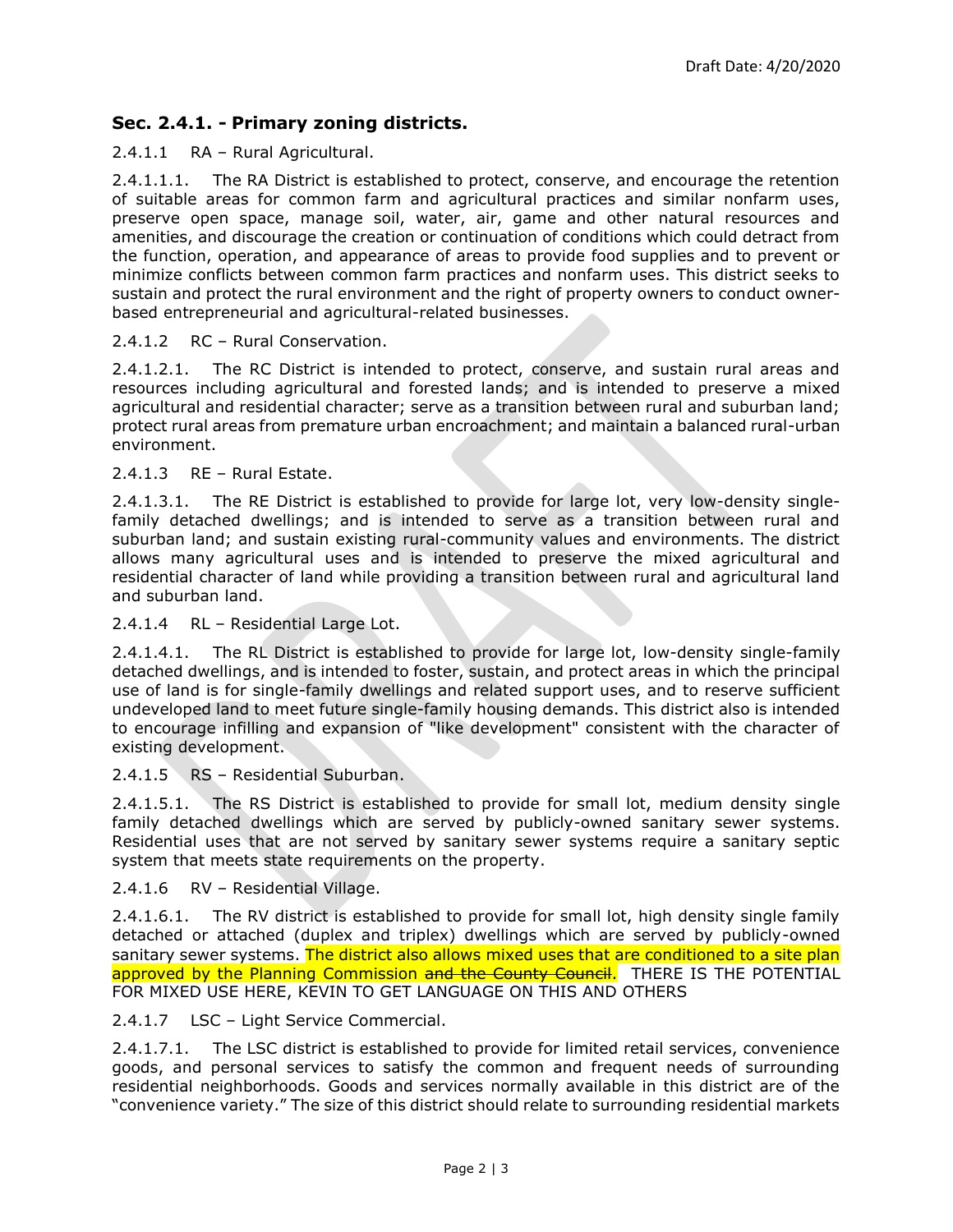and the location should be at or near major intersections, in proximity to and/or on the periphery of residential areas, existing or proposed. Exterior storage facilities are not allowed in this district as a primary use.

2.4.1.8 GSC – General Service Commercial.

2.4.1.8.1. The purpose of the GSD District is to provide for a wide variety of retail and service uses to satisfy the common and frequent needs of residents in large sections of the county. Exterior storage facilities will be allowed in this district as conditionally approved.

2.4.1.9 LIM – Light Industrial Manufacturing.

2.4.1.9.1. The LIM District is established to provide for light industrial uses such as assembling, wholesaling, warehousing and commercial services. This district shall not allow industries which may create injurious noise, smoke, gas fumes, odor, dust, or fire hazard or that produce, store or handle hazardous waste. Exterior storage facilities will be allowed in this district as conditionally approved.

2.4.1.10 GIM – General Industrial Manufacturing.

2.4.1.10.1. The GIM District is established to protect and accommodate wholesaling, distribution, warehousing, processing, manufacturing, office and related business uses on individual lots and in business park settings. This district also is intended to protect for future development land with industrial potential. The GIM District shall not allow industries which may create injurious noise, smoke, gas fumes, odor, dust, or fire hazard or that produce, store or handle hazardous waste unless a special exception permit has been granted by Edgefield County in accordance with this ordinance. Exterior storage facilities will be allowed in this district.

### **Sec. 2.4.2. - Special zoning districts.**

2.4.2.1 PUD – Planned Unit Development.

2.4.2.1.1. The PUD District is established to encourage flexibility in the development of land to promote appropriate uses and do so in a manner that will enhance public health, safety, morals, and general welfare, and to allow residential, commercial, industrial, or institutional uses, or certain combinations thereof, to be developed as a unit. The unified planning and development regulations within the PUD are intended to accomplish the purpose of zoning and other applicable regulations to an equal or higher degree than where regulations are designed to control unscheduled development on individual lots or tracts, and to promote economical and efficient land use, provide an improved level of amenities, foster a harmonious variety of uses, encourage creative design, and produce an enhanced environment.

2.4.2.2 PRD – Planned Residential Development.

2.4.2.2.1. The PRD District is established to provide for a variety of planned residential uses including single family detached, single family attached, triplexes, quadraplexes and multifamily dwellings (apartments) with four or more units which are served by a DHEC approved sanitary sewer systems. Limited institutional or commercial uses are permissible within the principal building.

#### **Sec. 2.4.3. - Overlay districts.**

2.4.3.1 CDP – Corridor Design Protection Overlay District.

2.4.3.1.1. The purpose of the CDP Overlay District is to protect residents, enhance the appearance of developments, and improve the traffic and circulation in areas adjacent to the primary highway corridors in the unincorporated areas and along the main entrance roads into the municipalities of Edgefield County by identifying additional requirements for design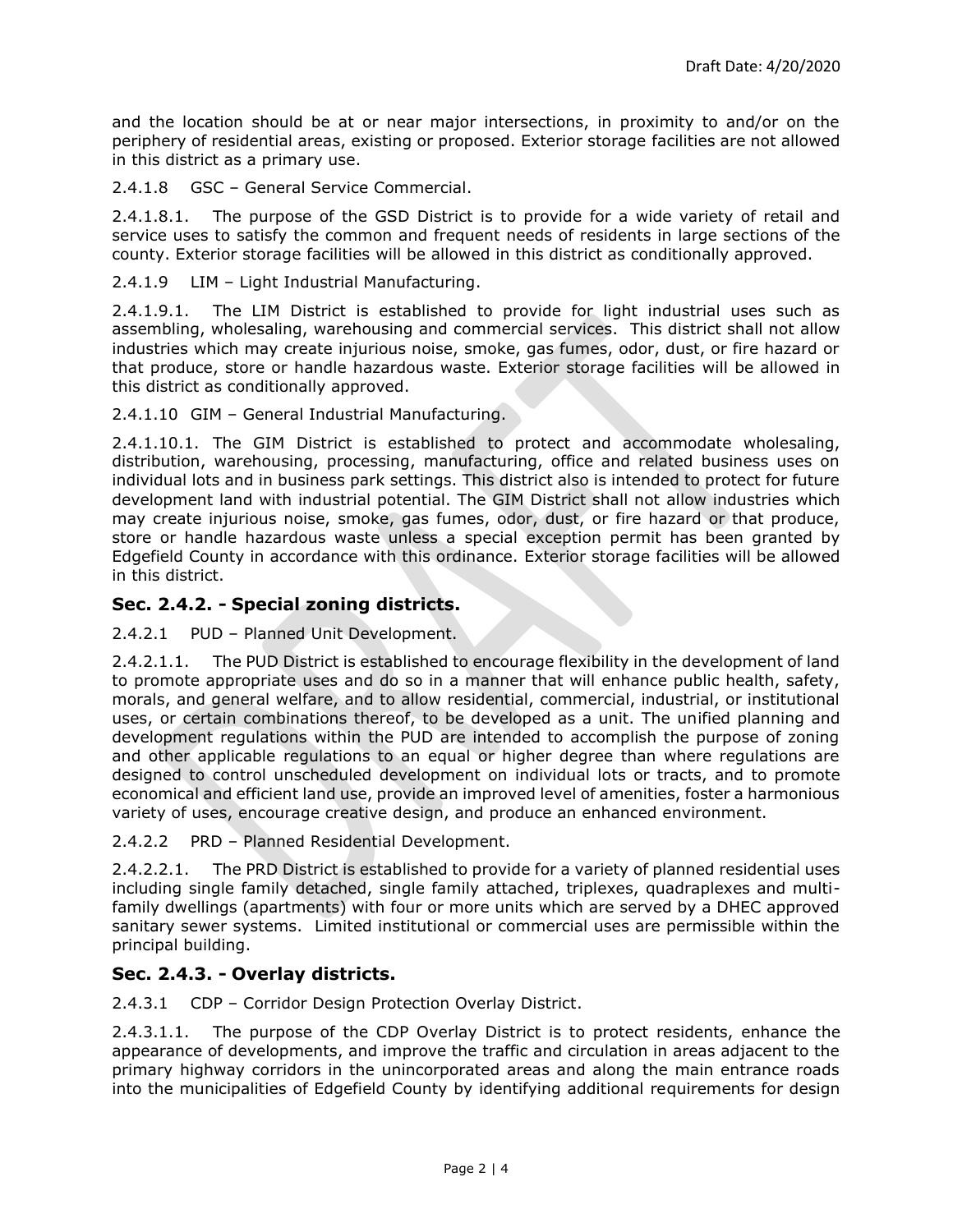and development. The requirements of the overlay zoning district are considered additional to the requirements of the underlying zoning district and are to be considered cumulative.

2.4.3.2 ACP – Airport Compatibility Protection Overlay District.

2.4.3.2.1. The purpose of the ACP Overlay District is to protect the dual interests of airports and neighboring land uses, and to:

- a. Protect and promote the general health, safety, economy, and welfare of airport environs;
- b. Prevent the impairment and promote the utility and safety of airports;
- c. Promote land use compatibility between airports and surrounding development;
- d. Protect the character and stability of existing land uses; and
- e. Enhance environmental conditions in areas affected by airports and airport operations.

#### 2.4.3.3 FHP – Flood Hazard Protection Overlay District.

2.4.3.3.1. The purpose of the FHP Overlay District is to protect human life and health; minimize property damage; encourage appropriate construction practices; and minimize public and private losses due to flood conditions by requiring that uses vulnerable to floods, including facilities which serve such uses, be protected against flood damage at the time of initial construction.

2.4.3.3.2. Additionally, the FHP Overlay District is intended to help maintain a stable tax base by providing for the sound use and development of flood-prone areas and to ensure that potential home buyers are notified that property is in a flood area. The provisions of this district are intended to minimize damage to public facilities and utilities such as water and gas mains, electric, telephone, and sewer lines, street and bridges located in the floodplain, and prolonged business interruptions; and to minimize expenditures of public money for costly flood control projects and rescue and relief efforts associated with flooding.

# **ARTICLE 2.5. - USES ALLOWED IN EACH ZONING DISTRICT.**

# **Sec. 2.5.1. - Primary zoning districts.**

2.5.1.1 See [Table 2-1](#page-6-0) of this Chapter for allowed Principal Uses and restrictions that apply to particular uses.

# **Sec. 2.5.2. - Special zoning districts.**

2.5.2.1 Allowed uses are established through rezoning and an approved development plan.

2.5.2.2 See Chapter 3 for details.

#### **Sec. 2.5.3. - Overlay districts.**

2.5.3.1 Overlay districts provide additional requirements or restrictions on the portions of the zoning districts over which they are established. These additional requirements or restrictions generally address design and development, but may identify uses that are incompatible with an overlay district.

2.5.3.2 See Chapter 3 for details.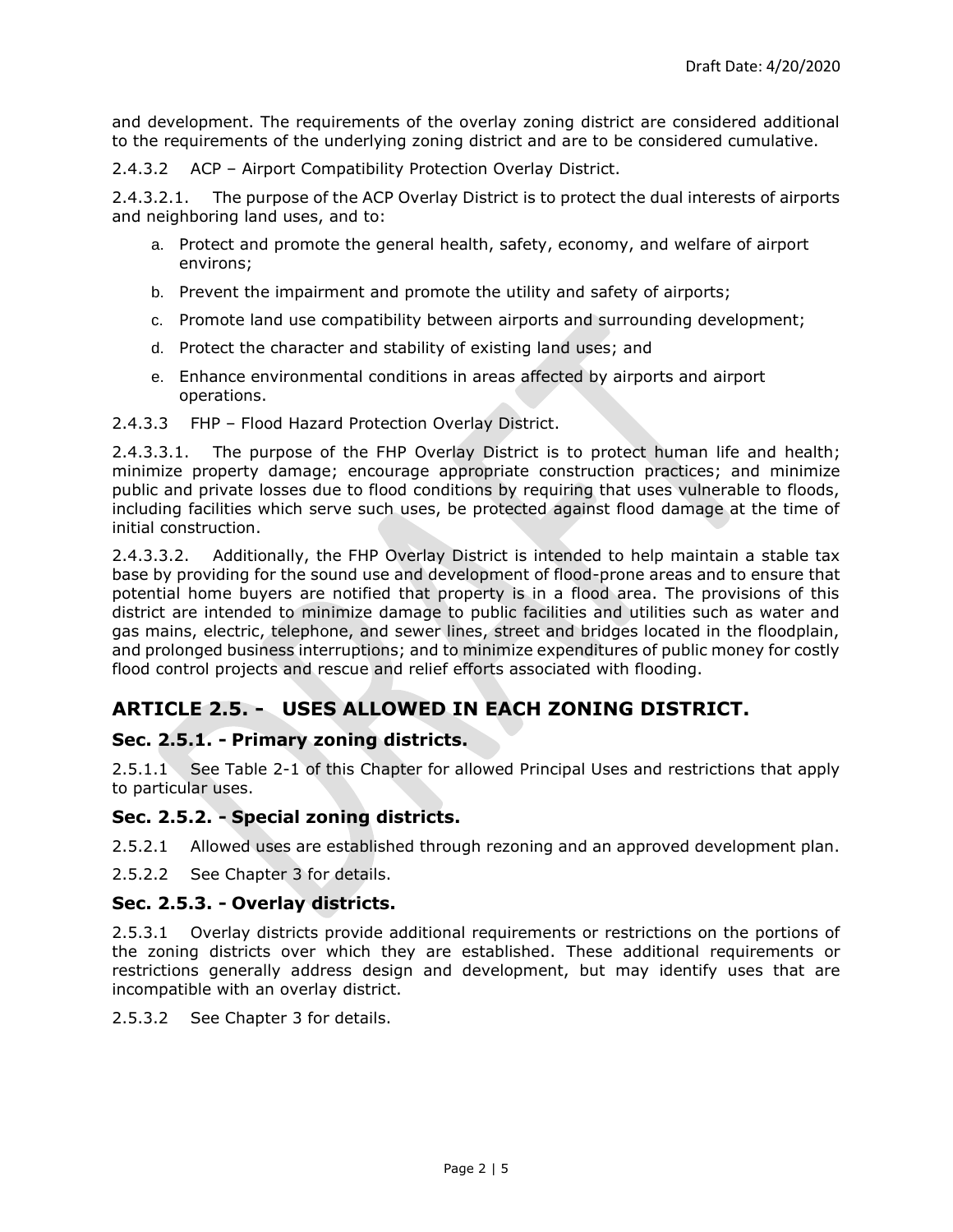# **ARTICLE 2.6. - PRINCIPAL USE TABLE.**

The following [Table 2-1](#page-6-0) lists the principal uses allowed in each zoning district, as described herein:

# **Sec. 2.6.1. - "A" Allowed Use.**

2.6.1.1 An "A" means that the principal use is allowed in the zoning district without any qualifications, except wherever such qualifications may be indicated in this Land Management Ordinance. Such indication will also be noted in the righthand column of the table of uses.

# **Sec. 2.6.2. - "C" Conditional Use.**

2.6.2.1 A  $C^{\prime}$  means that the principal use is conditionally allowed, subject to meeting applicable requirements that are stated in this Land Management Ordinance. These requirements will be noted in the righthand column of the table of uses.

# **Sec. 2.6.3. - "S" Special Exception.**

2.6.3.1 An "S" means that the principal use is allowed only by approval as a special exception. A listed special exception is one which may be granted by the Board of Zoning Appeals only when certain conditions are met in accordance with the special exception process described in Chapter 9 of this Ordinance. Additional restrictions may also apply, as noted in the righthand column of the table of uses.

### **Sec. 2.6.4. - Prohibited uses.**

Any principal use not shown on the following on [Table 2-1](#page-6-0) as allowed in a zoning district, whether by right, conditionally, or with approval as a special exception, is specifically prohibited. A blank space indicates that the use is not allowed in any district and is specifically prohibited.

#### **Sec. 2.6.5. - Interpretation of uses.**

Some degree of interpretation will occasionally be required. It is not possible to list each and every variation or name of a given use.

2.6.5.1 In addition to other generally accepted references and resources, the North American Industrial Classification System (NAICS), published by the U.S. Department of Commerce (current available edition), may be referred to in order to interpret the definition of uses listed on Table 2.1 and to identify similar uses that may be allowed along with each listed use. The NAICS classification number is shown on the tables for each applicable use for reference and interpretation only; the NAICS is not adopted as part of this Ordinance.

2.6.5.2 In all cases of uncertainty, the determination of whether or not a particular use is allowed in a particular zoning district shall reflect the purpose of the zoning district as stated in this Chapter, both the common and dictionary definitions of the use, and the array of listed uses that are allowed in the district as to their character and intensity, as determined by the Planning Administrator.